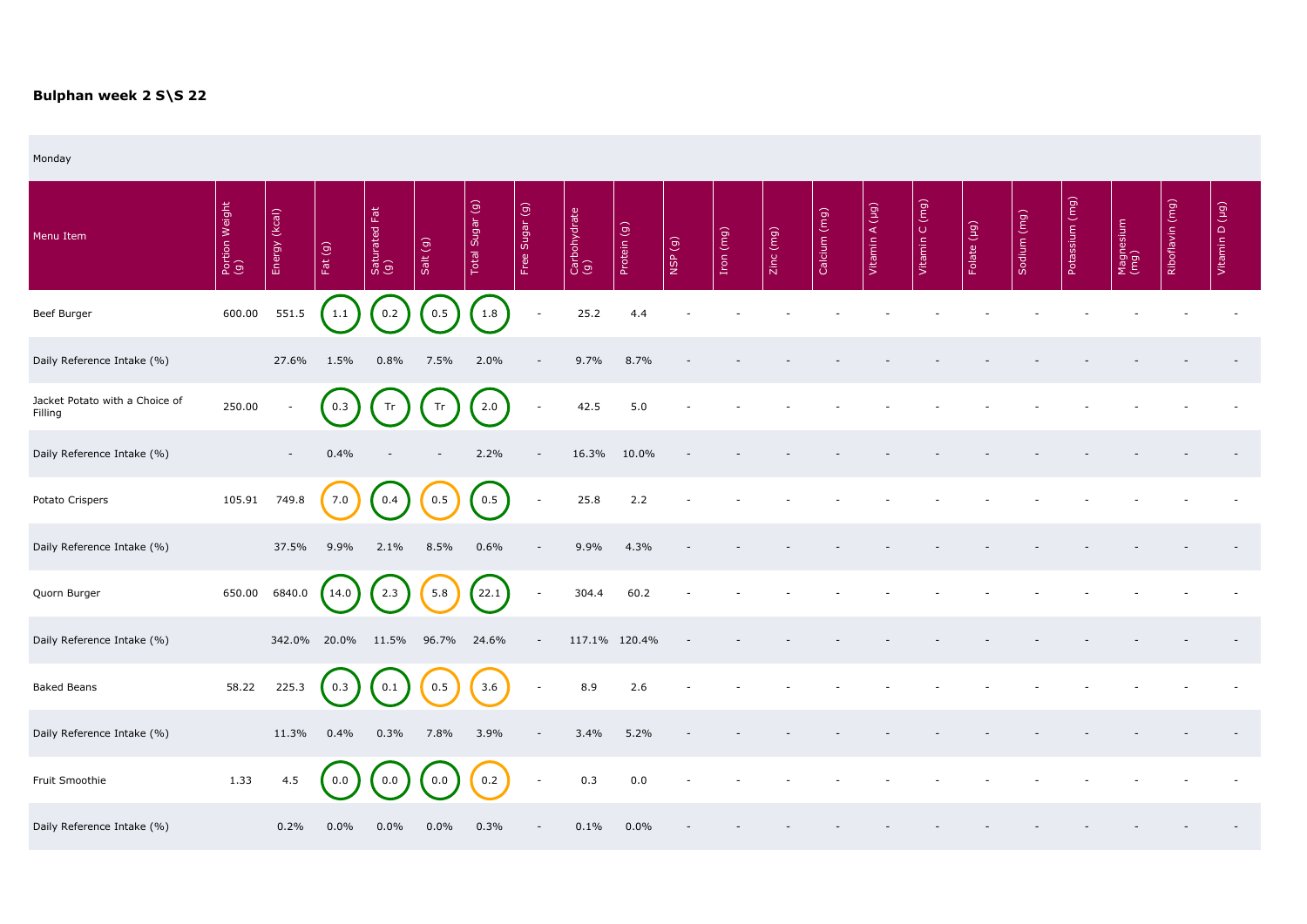| Tuesday                                   |                       |               |            |                           |          |                       |                          |                     |             |                          |           |             |              |                |                |             |             |                |                   |                 |                |
|-------------------------------------------|-----------------------|---------------|------------|---------------------------|----------|-----------------------|--------------------------|---------------------|-------------|--------------------------|-----------|-------------|--------------|----------------|----------------|-------------|-------------|----------------|-------------------|-----------------|----------------|
| Menu Item                                 | Portion Weight<br>(g) | Energy (kcal) | Fat $(g)$  | Eat<br>Saturated I<br>(g) | Salt (g) | Total Sugar (g)       | Free Sugar (g)           | Carbohydrate<br>(g) | Protein (g) | NSP (g)                  | Iron (mg) | $Zinc$ (mg) | Calcium (mg) | Vitamin A (µg) | Vitamin C (mg) | Folate (µg) | Sodium (mg) | Potassium (mg) | Magnesium<br>(mg) | Riboflavin (mg) | Vitamin D (µg) |
| <b>BBQ Chicken</b>                        | 114.00                | 773.2         | 2.6        | 0.7                       | 0.4      | $\left( 13.6 \right)$ | $\overline{\phantom{a}}$ | 15.4                | 22.0        |                          |           |             |              |                |                |             |             |                |                   |                 |                |
| Daily Reference Intake (%)                |                       | 38.7%         | 3.7%       | 3.5%                      | 5.8%     | 15.2%                 | $\overline{\phantom{a}}$ | 5.9%                | 44.0%       |                          |           |             |              |                |                |             |             |                |                   |                 |                |
| <b>BBQ Quorn Fillet</b>                   | 20.00                 | 131.8         | 0.0        | Tr                        | 0.2      | 6.2                   | $\overline{\phantom{a}}$ | 7.0                 | 0.1         |                          |           |             |              |                |                |             |             |                |                   |                 |                |
| Daily Reference Intake (%)                |                       | 6.6%          | 0.1%       |                           | 2.7%     | 6.9%                  |                          | 2.7%                | 0.3%        |                          |           |             |              |                |                |             |             |                |                   |                 |                |
| Jacket Potato with a Choice of<br>Filling | 250.00                | $\sim$        | 0.3        | Tr                        | Tr       | 2.0                   | $\overline{\phantom{a}}$ | 42.5                | 5.0         |                          |           |             |              |                |                |             |             |                |                   |                 |                |
| Daily Reference Intake (%)                |                       | $\sim$        | 0.4%       |                           |          | 2.2%                  |                          | 16.3%               | 10.0%       |                          |           |             |              |                |                |             |             |                |                   |                 |                |
| Rice                                      | 100.00                | 687.6         | 1.4        | 0.4                       | Tr       | Tr                    | $\overline{\phantom{a}}$ | 34.3                | 2.9         |                          |           |             |              |                |                |             |             |                |                   |                 |                |
| Daily Reference Intake (%)                |                       |               | 34.4% 2.1% | 1.8%                      |          |                       | $\overline{\phantom{a}}$ | 13.2%               | 5.8%        |                          |           |             |              |                |                |             |             |                |                   |                 |                |
| Peas                                      | 0.00                  | Tr            | Tr         | Tr                        | Tr       | Tr                    |                          | Tr                  | Tr          | $\overline{\phantom{a}}$ |           |             |              |                |                |             |             |                |                   |                 |                |
| Daily Reference Intake (%)                |                       |               |            |                           |          |                       |                          |                     |             |                          |           |             |              |                |                |             |             |                |                   |                 |                |
| Cocoa Sponge                              | 44.22                 | 660.9         | 13.0       | 3.4                       | 0.3      | 0.2                   | $\overline{\phantom{a}}$ | 7.0                 | 3.7         |                          |           |             |              |                |                |             |             |                |                   |                 |                |
| Daily Reference Intake (%)                |                       | 33.0%         | 18.5%      | 16.8%                     | 4.8%     | 0.2%                  | $\overline{\phantom{a}}$ | 2.7%                | 7.3%        |                          |           |             |              |                |                |             |             |                |                   |                 |                |
| Wednesday                                 |                       |               |            |                           |          |                       |                          |                     |             |                          |           |             |              |                |                |             |             |                |                   |                 |                |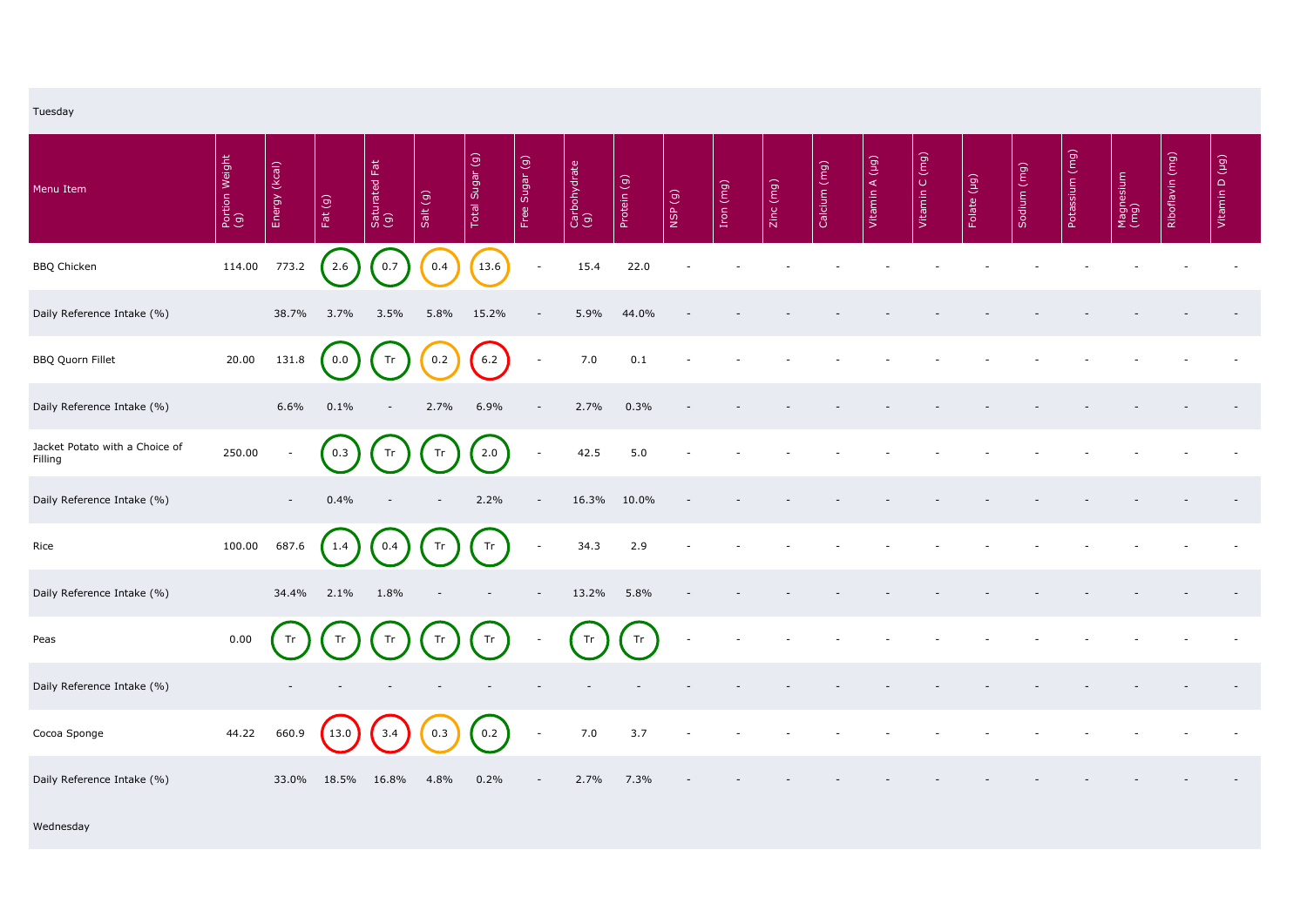| Menu Item                                 | Portion Weight<br>(g) | (kcal)<br>Energy | Fat $(g)$ | Saturated Fat<br>(g) | Salt (g)                 | Total Sugar (g) | Free Sugar (g)           | Carbohydrate<br>(g) | Protein (g) | (6) dSM | Iron (mg) | Zinc (mg) | Calcium (mg) | Vitamin A (µg) | Vitamin C (mg) | Folate (µg) | Sodium (mg) | (mg)<br>Potassium | Magnesium<br>(mg) | Riboflavin (mg) | (br) a<br>Vitamin |
|-------------------------------------------|-----------------------|------------------|-----------|----------------------|--------------------------|-----------------|--------------------------|---------------------|-------------|---------|-----------|-----------|--------------|----------------|----------------|-------------|-------------|-------------------|-------------------|-----------------|-------------------|
| Gravy                                     | 5.00                  | 73.4             | 0.2       | 0.1                  | 0.5                      | 0.6             | $\overline{\phantom{a}}$ | 3.5                 | 0.3         |         |           |           |              |                |                |             |             |                   |                   |                 |                   |
| Daily Reference Intake (%)                |                       | 3.7%             | 0.3%      | 0.5%                 | 8.0%                     | 0.6%            |                          | 1.3%                | 0.7%        |         |           |           |              |                |                |             |             |                   |                   |                 |                   |
| Jacket Potato with a Choice of<br>Filling | 250.00                |                  | 0.3       | Tr                   | Tr                       | 2.0             | $\overline{\phantom{a}}$ | 42.5                | 5.0         |         |           |           |              |                |                |             |             |                   |                   |                 |                   |
| Daily Reference Intake (%)                |                       | $\sim$           | 0.4%      |                      |                          | 2.2%            | $\overline{\phantom{a}}$ | 16.3%               | 10.0%       |         |           |           |              |                |                |             |             |                   |                   |                 |                   |
| Roast Gammon                              | 73.61                 | 445.4            | 4.8       | 1.8                  | 2.4                      | 3.4             | $\overline{\phantom{a}}$ | 3.5                 | 11.9        |         |           |           |              |                |                |             |             |                   |                   |                 |                   |
| Daily Reference Intake (%)                |                       | 22.3%            | 6.9%      | 9.1%                 | 39.3%                    | 3.8%            | $\overline{\phantom{a}}$ | 1.4%                | 23.8%       |         |           |           |              |                |                |             |             |                   |                   |                 |                   |
| Roast Potatoes                            | 127.50                | 92.4             | 2.6       | Tr                   | Tr                       | 1.0             | $\blacksquare$           | 21.3                | 2.5         |         |           |           |              |                |                |             |             |                   |                   |                 |                   |
| Daily Reference Intake (%)                |                       | 4.6%             | 3.7%      | -                    | $\overline{\phantom{a}}$ | 1.1%            | $\overline{\phantom{a}}$ | 8.2%                | 5.0%        |         |           |           |              |                |                |             |             |                   |                   |                 |                   |
| Roast Quorn Fillet                        | 60.61                 | 250.3            | 0.7       | 0.2                  | 0.6                      | Tr              | $\overline{\phantom{a}}$ | 3.0                 | 8.5         |         |           |           |              |                |                |             |             |                   |                   |                 |                   |
| Daily Reference Intake (%)                |                       | 12.5%            | $1.0\%$   | 1.2%                 | 10.2%                    |                 | $\overline{\phantom{a}}$ | 1.1%                | 17.0%       |         |           |           |              |                |                |             |             |                   |                   |                 |                   |
| Yorkshire Pudding                         | 28.00                 | 285.6            | 2.2       | 0.2                  | 0.2                      | 0.6             | $\overline{\phantom{a}}$ | 9.3                 | 2.5         |         |           |           |              |                |                |             |             |                   |                   |                 |                   |
| Daily Reference Intake (%)                |                       | 14.3%            | 3.1%      | $1.0\%$              | 2.8%                     | 0.7%            | $\overline{\phantom{a}}$ | 3.6%                | 4.9%        |         |           |           |              |                |                |             |             |                   |                   |                 |                   |
| Fresh Broccoli                            | 0.20                  | 0.2              |           |                      | 0.0                      | 0.0             | $\overline{\phantom{a}}$ | 0.0                 | 0.0         |         |           |           |              |                |                |             |             |                   |                   |                 |                   |
| Daily Reference Intake (%)                |                       | $0.0\%$          |           |                      | $0.0\%$                  | $0.0\%$         | $\overline{\phantom{a}}$ | $0.0\%$             | $0.0\%$     |         |           |           |              |                |                |             |             |                   |                   |                 |                   |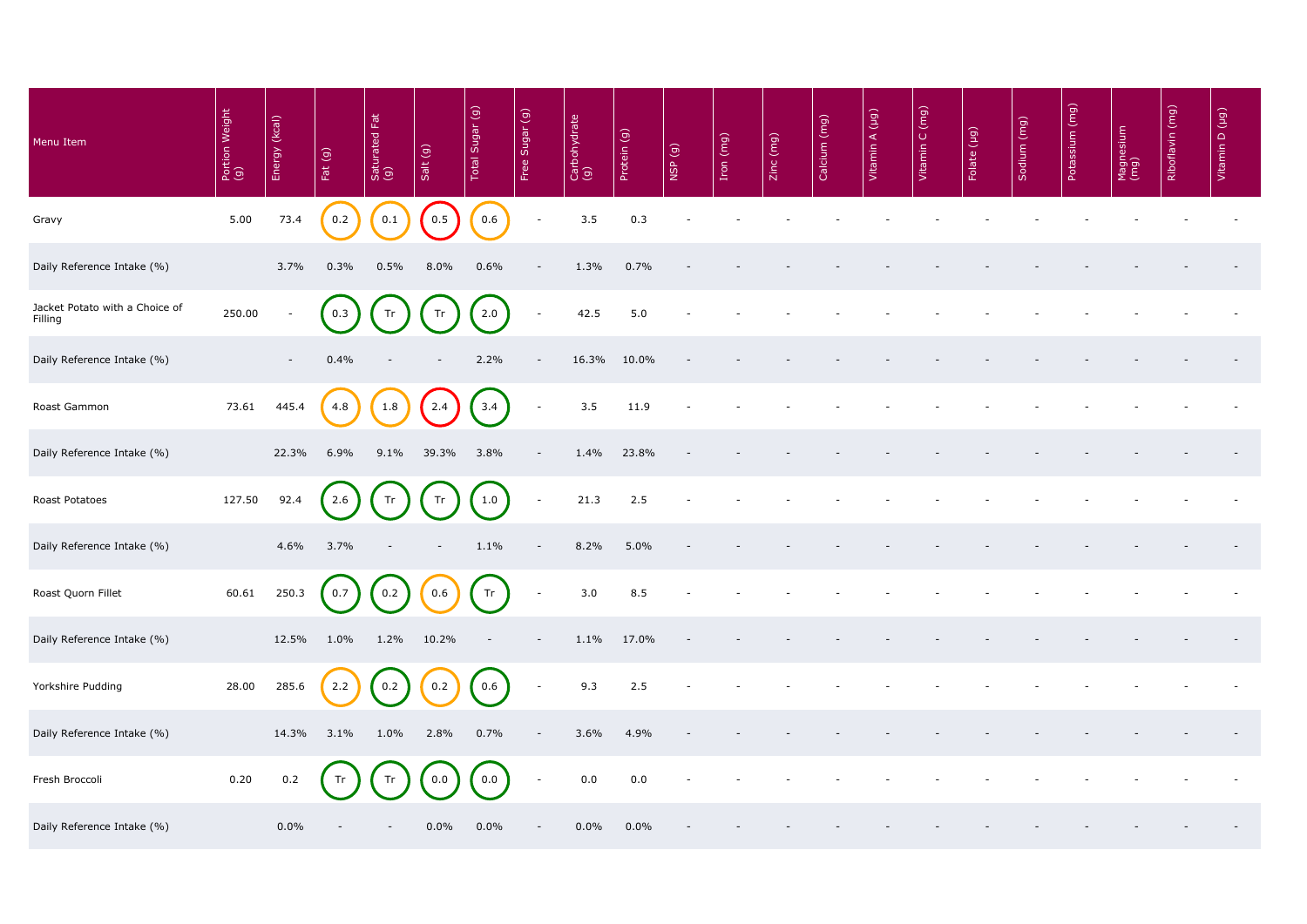| Fruit Jelly                               | 87.29                 | 115.7         | 0.0       | 0.0                     | 0.0      | $6.7\,$         | $\overline{\phantom{a}}$ | 6.7                 | 0.0         |         |           |           |              |                |                |             |             |                |                   |                 |                                |
|-------------------------------------------|-----------------------|---------------|-----------|-------------------------|----------|-----------------|--------------------------|---------------------|-------------|---------|-----------|-----------|--------------|----------------|----------------|-------------|-------------|----------------|-------------------|-----------------|--------------------------------|
| Daily Reference Intake (%)                |                       | 5.8%          | 0.1%      | 0.1%                    | 0.3%     | 7.4%            | $\overline{\phantom{a}}$ | 2.6%                | 0.1%        |         |           |           |              |                |                |             |             |                |                   |                 |                                |
| Thursday                                  |                       |               |           |                         |          |                 |                          |                     |             |         |           |           |              |                |                |             |             |                |                   |                 |                                |
| Menu Item                                 | Portion Weight<br>(g) | Energy (kcal) | Fat $(g)$ | 固<br>Saturated I<br>(g) | Salt (g) | Total Sugar (g) | Free Sugar (g)           | Carbohydrate<br>(g) | Protein (g) | NSP (g) | Iron (mg) | Zinc (mg) | Calcium (mg) | Vitamin A (µg) | Vitamin C (mg) | Folate (µg) | Sodium (mg) | Potassium (mg) | Magnesium<br>(mg) | Riboflavin (mg) | $(\overline{6}n)$<br>Vitamin D |
| Cheese & Tomato Pizza                     | 96.40                 | 1023.4        | 14.0      | 8.4                     | $1.0\,$  | 3.7             | $\overline{\phantom{a}}$ | 15.5                | 13.7        |         |           |           |              |                |                |             |             |                |                   |                 |                                |
| Daily Reference Intake (%)                |                       | 51.2%         | 20.0%     | 41.8%                   | 16.7%    | 4.1%            | $\overline{\phantom{a}}$ | 6.0%                | 27.4%       |         |           |           |              |                |                |             |             |                |                   |                 |                                |
| Jacket Potato with a Choice of<br>Filling | 250.00                |               | 0.3       | Tr                      | Tr       | 2.0             | $\overline{\phantom{a}}$ | 42.5                | 5.0         |         |           |           |              |                |                |             |             |                |                   |                 |                                |
| Daily Reference Intake (%)                |                       |               | 0.4%      |                         |          | 2.2%            |                          | 16.3%               | 10.0%       |         |           |           |              |                |                |             |             |                |                   |                 |                                |
| Potato Wedges                             | 100.00                | 611.0         | 5.0       |                         | 2.5      | 21.5            | $\overline{\phantom{a}}$ | Tr                  | 2.3         |         |           |           |              |                |                |             |             |                |                   |                 |                                |
| Daily Reference Intake (%)                |                       | 30.6%         | 7.1%      |                         | 41.7%    | 23.9%           |                          |                     | 4.6%        |         |           |           |              |                |                |             |             |                |                   |                 |                                |
| Quorn Dippers                             | 80.00                 | 613.6         | 7.7       | 0.8                     | 0.6      | 0.1             | $\overline{\phantom{a}}$ | 7.9                 | 9.6         |         |           |           |              |                |                |             |             |                |                   |                 |                                |
| Daily Reference Intake (%)                |                       | 30.7%         | $11.0\%$  | $4.0\%$                 | 10.3%    | 0.1%            | $\sim$                   | 3.0%                | 19.2%       |         |           |           |              |                |                |             |             |                |                   |                 |                                |
| Sweetcorn                                 | 50.00                 | 155.8         | 0.7       | 0.2                     | 0.0      | 4.1             | $\overline{\phantom{a}}$ | 5.8                 | 1.3         |         |           |           |              |                |                |             |             |                |                   |                 |                                |
| Daily Reference Intake (%)                |                       | 7.8%          | $1.0\%$   | $1.0\%$                 | 0.2%     | 4.5%            | $\overline{\phantom{a}}$ | 2.2%                | 2.5%        |         |           |           |              |                |                |             |             |                |                   |                 |                                |
| Lemon Shortbread                          | 50.00                 | 633.7         | 9.1       | 2.2                     | 0.2      | 6.7             | $\sim$                   | 22.6                | 1.9         |         |           |           |              |                |                |             |             |                |                   |                 |                                |